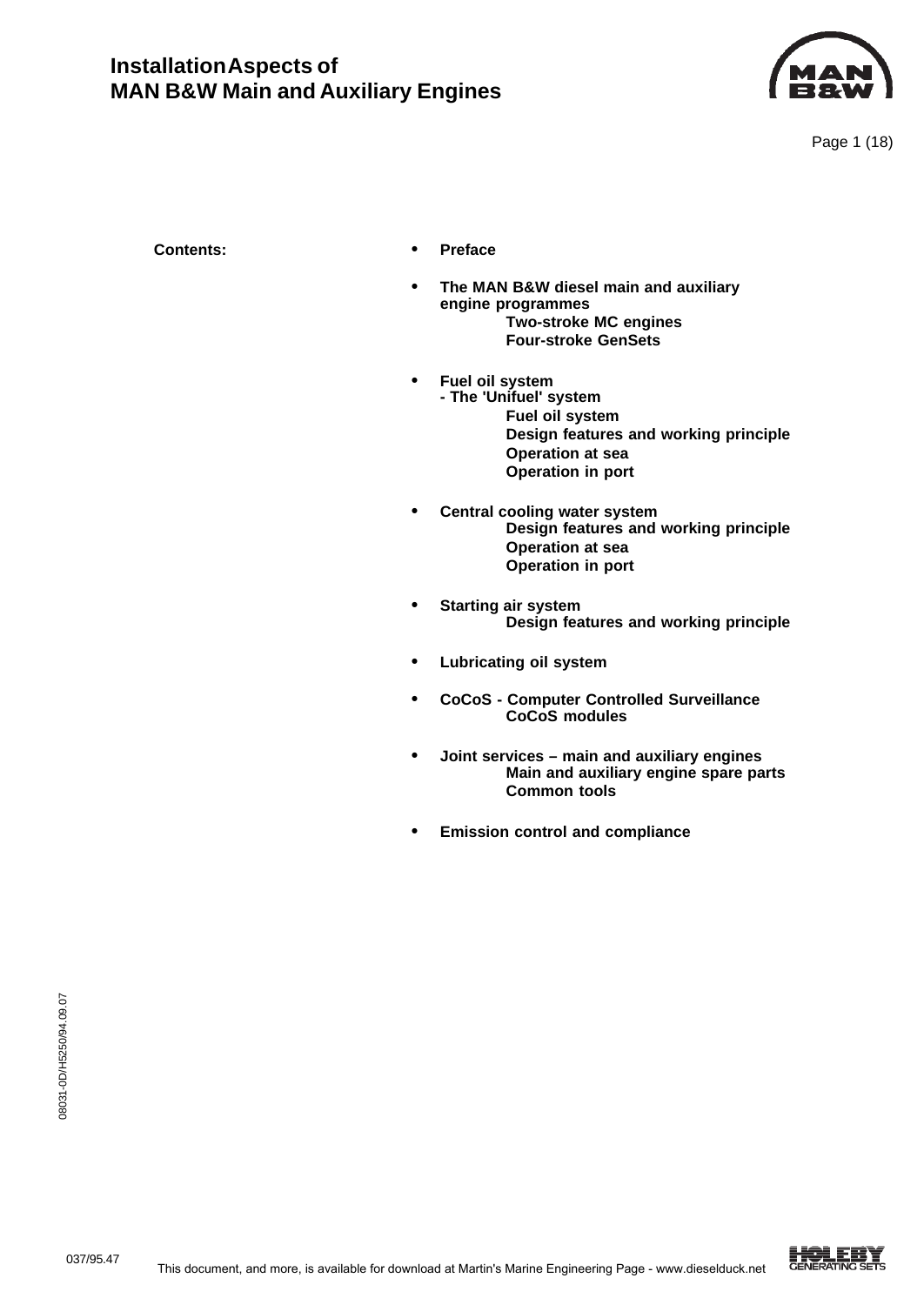

Page 2 (18)

#### **Preface**

When the required vessel power profile has been evaluated and determined, both with regard to propulsion load and electrical load, the next step is to design the engine room configuration so that it will also be optimal with regard to installation, operation and maintenance. MAN B&W Holeby has not only looked at this as an isolated case for the L16/24 type auxiliary engines but, as described in the following, has also looked at it in relation to the MAN B&W twostroke main engine on board.

The goal is to make the layout of the engine room and the operation and maintenance work in service as simple and effective as possible without jeopardizing the safety on board. A further aspect has been compliance with emission regulations.

The unifuel system is the proof of this where the fuel oil, cooling water and starting air systems are an integrated entity, minimizing the use of components and space, lowering the first cost, and providing simpler operation and maintenance.

In projects where both an MAN B&W main engine and MAN B&W auxiliary engines are ordered, possibly even from the same supplier, the buyer will have fewer contact people, common delivery and stand stronger in the negotiations of the price and extent of delivery. Even if the engines are ordered from different suppliers, there are still all the advantages mentioned in the following chapters of this paper, and the possibility of having the best economical choice of main and auxiliary engines, including the optimum solution in engine layout, power requirements for auxiliary systems, system diagrams, list of necessary capacities and technical advice on systems that deviate from MAN B&W Diesel standard.

For a typical project, with one two-stroke propulsion engine and three auxiliary engines, common installation documentation can be prepared and supplied to the yard and the end-user. In such material, the advantages of choosing both main and auxiliary engines of MAN B&W design will be given in detail, based on project-related engines.

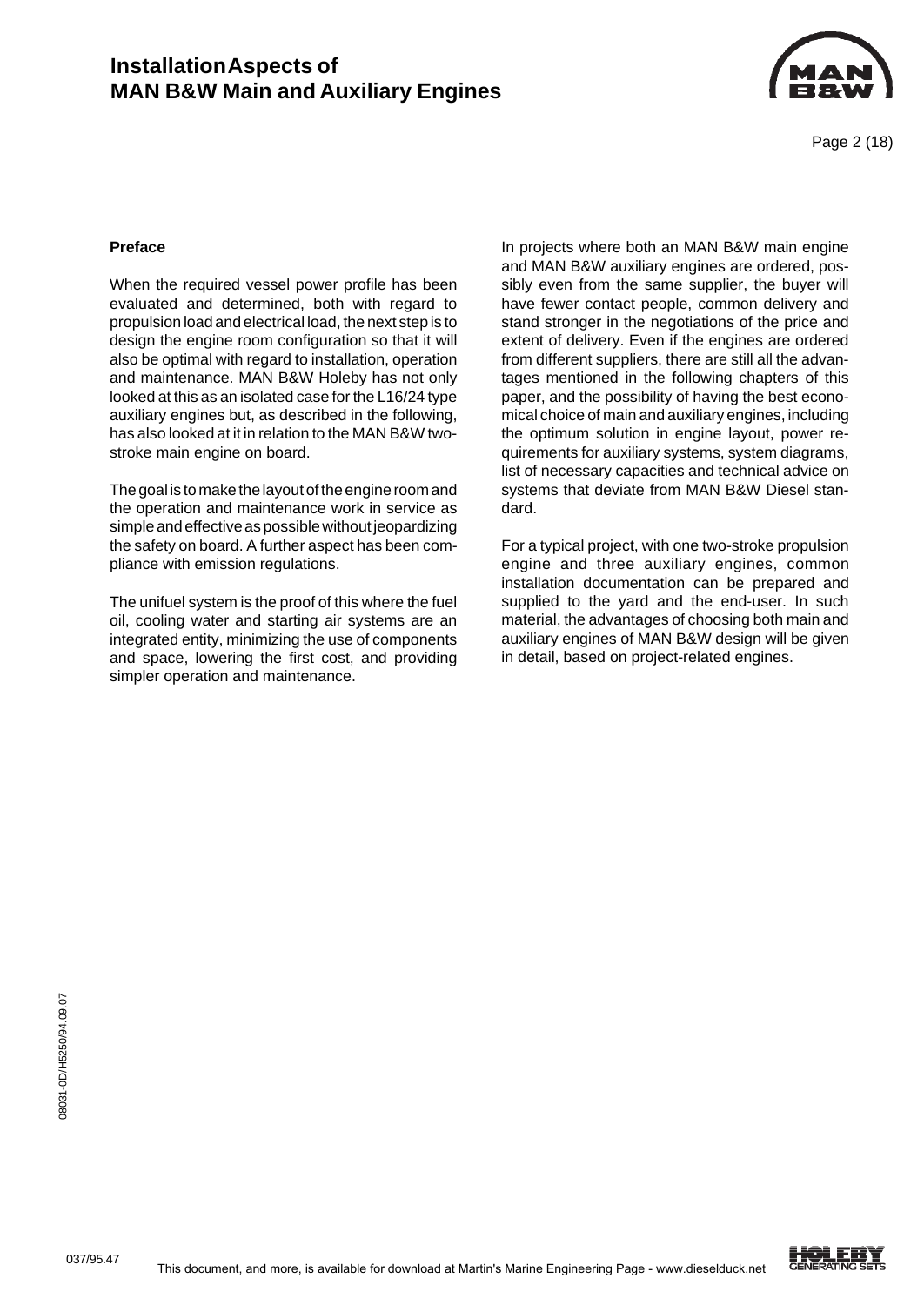

Page 3 (18)

### **The MAN B&W Main and Auxiliary Engine Programmes**

### **Two-stroke MC engines**

The MC engines have been on the market for thirteen years during which time more than 3,500 engines have been sold. Internationally recognised as the prime mover in merchant vessels and power plants, the MC engine does not need many introductory remarks for those involved in either of these two fields. A reference list is given in Fig. 1.

The MC engine programme is constantly being developed and is extremely comprehensive, offering the optimum prime mover for each and every application. This is illustrated in Fig. 2, which shows the engine programme offered to the marine market.

Fig. 3 shows data indicating the evolution in ratings. There have also been substantial component improvements.

| Power<br>BHP kW<br>x1000<br>$100 + 70$<br>$80 + 60$<br>$-50$<br>60<br>$-40$<br>$40 + 30$<br>$30 -$<br>$-20$<br>$20 + 15$<br>15<br>10<br>8<br>$10$<br>6<br>8<br>$\overline{4}$<br>$\sqrt{5}$<br>$3 -$<br>$\overline{c}$<br>$\overline{2}$<br>$\overline{1}$ | $K98 - C$<br>$1_{K90}$ - C<br>$L^{90}$<br>$1_{K80}$ - C<br>$K^{00}$<br>180:<br>70<br>$L^{60}$<br>142<br>$590 - 7$<br>$L^{50}$<br>135<br>$\sqrt{580}$<br>570<br>560<br>$\mathsf{S}50$<br>54'<br>535<br>$526$ |
|------------------------------------------------------------------------------------------------------------------------------------------------------------------------------------------------------------------------------------------------------------|-------------------------------------------------------------------------------------------------------------------------------------------------------------------------------------------------------------|
|                                                                                                                                                                                                                                                            | т<br>Г<br>ц<br>$\mathbf{I}$<br>$\mathbf{I}$<br>Speed<br>250<br>$70\,$<br>160<br>200<br>80<br>100<br>140<br>50<br>60<br>120<br>r/min                                                                         |

Fig. 2. The MC marine engine programme 1995

|       | No. of engines<br>On order |            |  |  |  |
|-------|----------------------------|------------|--|--|--|
| Type  | or delivered               | In service |  |  |  |
| 90MC  | 121                        | 71         |  |  |  |
| 80MC  | 339                        | 307        |  |  |  |
| 70MC  | 456                        | 369        |  |  |  |
| 60MC  | 1,046                      | 891        |  |  |  |
| 50MC  | 686                        | 495        |  |  |  |
| 42MC  | 132                        | 106        |  |  |  |
| 35MC  | 634                        | 524        |  |  |  |
| 26MC  | 131                        | 115        |  |  |  |
| Total | 3,545                      | 2,878      |  |  |  |

Fig. 1. MC engines on order and in service as at 1st September, 1995

Such improvements in component design, and the subsequent increases in engine ratings, have been possible only due to the extensive amount of service experience gained with the MC engines, and the continuous use of more and more advanced calculation techniques.

The engines in the present MC programme are given Mk V or Mk VI designations, where all engines with a mean effective pressure of 18 bar and above are referred to as Mk VI engines, and all others in the current programme as Mk V engines.



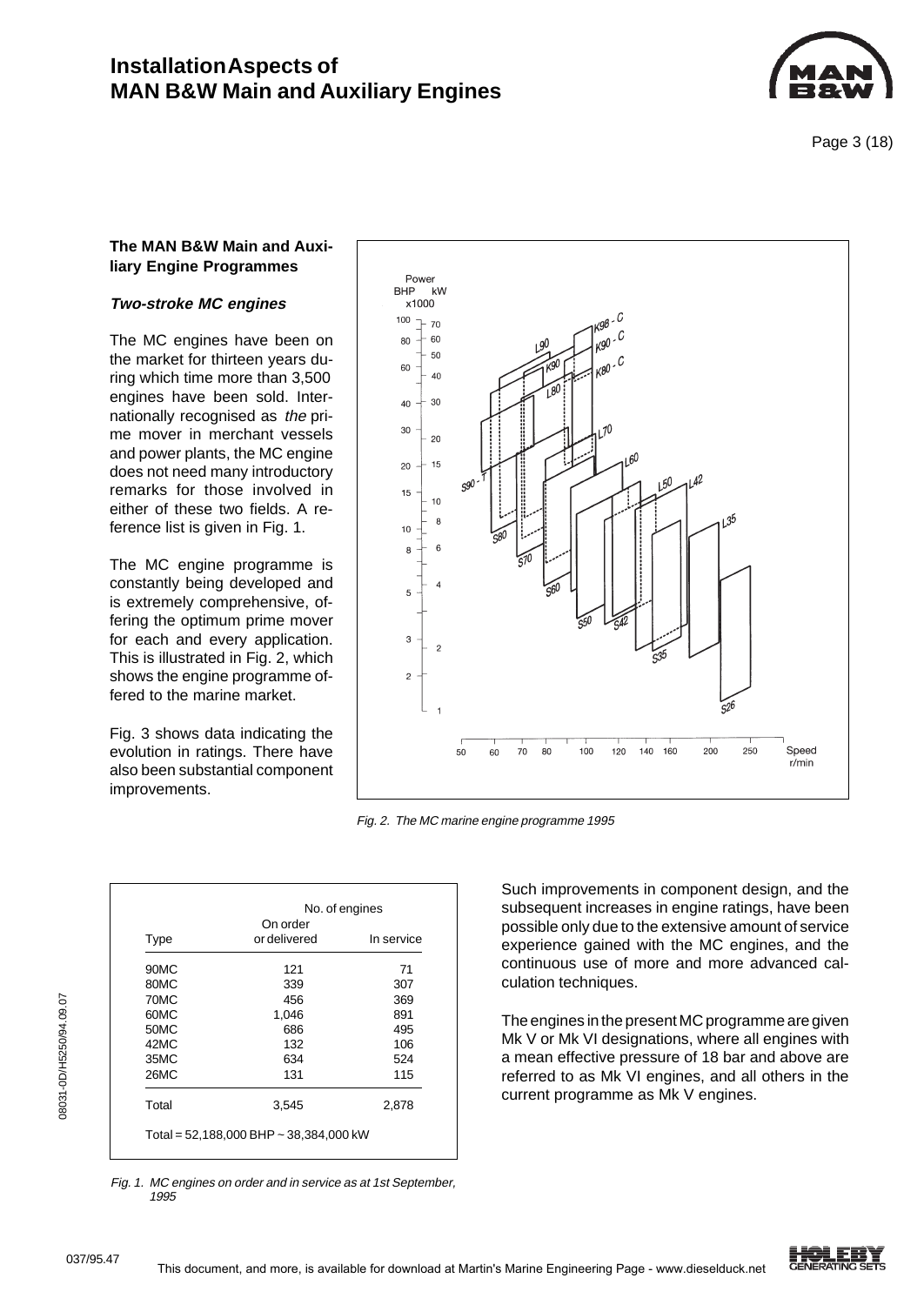

Page 4 (18)

| Mk<br>introduced                      | 1982              | Ш<br>1984           | III<br>1986         | $\vee$<br>1991    | Mk<br>introduced                         | Ш<br>1986           | $\vee$<br>1991   | VI<br>1993       | Mk<br>introduced                        | Ш<br>1986         | VI<br>1993        | Mk<br>introcuced                        | (III)<br>1988       | $\vee$<br>1991    | VI<br>1993          |
|---------------------------------------|-------------------|---------------------|---------------------|-------------------|------------------------------------------|---------------------|------------------|------------------|-----------------------------------------|-------------------|-------------------|-----------------------------------------|---------------------|-------------------|---------------------|
| L50MC<br>bhp/cylinder<br>mep<br>r/min | 1440<br>15<br>133 | 1550<br>16.2<br>133 | 1650<br>16.2<br>141 | 1810<br>17<br>148 | K80MC<br>bhp/cylinder<br>mep<br>r/min    | 4240<br>16.2<br>100 |                  |                  | S50MC<br>bhp/cylinder<br>mep<br>r/min   | 1780<br>17<br>123 | 1940<br>18<br>127 | K80MC-C<br>bhp/cylinder<br>mep<br>r/min | 4410<br>16.2<br>104 | 4630<br>17<br>104 | 4900<br>18<br>104   |
| L60MC<br>bhp/cylinder<br>mep<br>r/min | 2080<br>15<br>111 | 2240<br>16.2<br>111 | 2360<br>16.2<br>117 | 2600<br>17<br>123 | K90MC<br>bhp/cylinder<br>mep<br>r/min    | 5360<br>16.2<br>90  | 5870<br>17<br>94 |                  | S60MC<br>bhp/cylinder<br>mep<br>r/min   | 2550<br>17<br>102 | 2780<br>18<br>105 | K90MC-C<br>bhp/cylinder<br>mep<br>r/min | 5590<br>16.2<br>104 | 5860<br>17<br>104 |                     |
| L70MC<br>bhp/cylinder<br>mep<br>r/min | 2830<br>15<br>95  | 3040<br>16.2<br>95  | 3200<br>16.2<br>100 | 3560<br>17<br>106 | K90MC<br>bhp/cylinder<br>mep<br>$r/m$ in |                     |                  | 6220<br>18<br>94 | S70MC<br>bhp/cylinder<br>mep<br>r/min   | 3490<br>17<br>88  | 3820<br>18<br>91  | K90MC-C<br>bhp/cylinder<br>mep<br>r/min |                     |                   | 6210<br>18<br>104   |
| L80MC<br>bhp/cylinder<br>mep<br>r/min | 3690<br>15<br>83  | 3970<br>16.2<br>83  | 4210<br>16.2<br>88  | 4670<br>17<br>93  |                                          |                     |                  |                  | S80MC<br>bhp/cylinder<br>mep<br>r/min   | 4560<br>17<br>77  | 4950<br>18<br>79  | Mk<br>introduced                        |                     |                   | VI<br>1994          |
| L90MC<br>bhp/cylinder<br>mep<br>r/min | 4680<br>15<br>74  | 5040<br>16.2<br>74  | 5310<br>16.2<br>78  | 5860<br>17<br>82  |                                          |                     |                  |                  | S90MC-T<br>bhp/cylinder<br>mep<br>r/min |                   | 6200<br>18<br>75  | K98MC-C<br>bhp/cylinder<br>mep<br>r/min |                     |                   | 7760<br>18.2<br>104 |

Fig. 3. Design development of the MC engines

With regard to the testing of engines and auxiliary components, the various MAN B&W departments exchange test results on a regular basis. This gives the other sectors of our organisation access to the accumulated experience and to the latest technology.

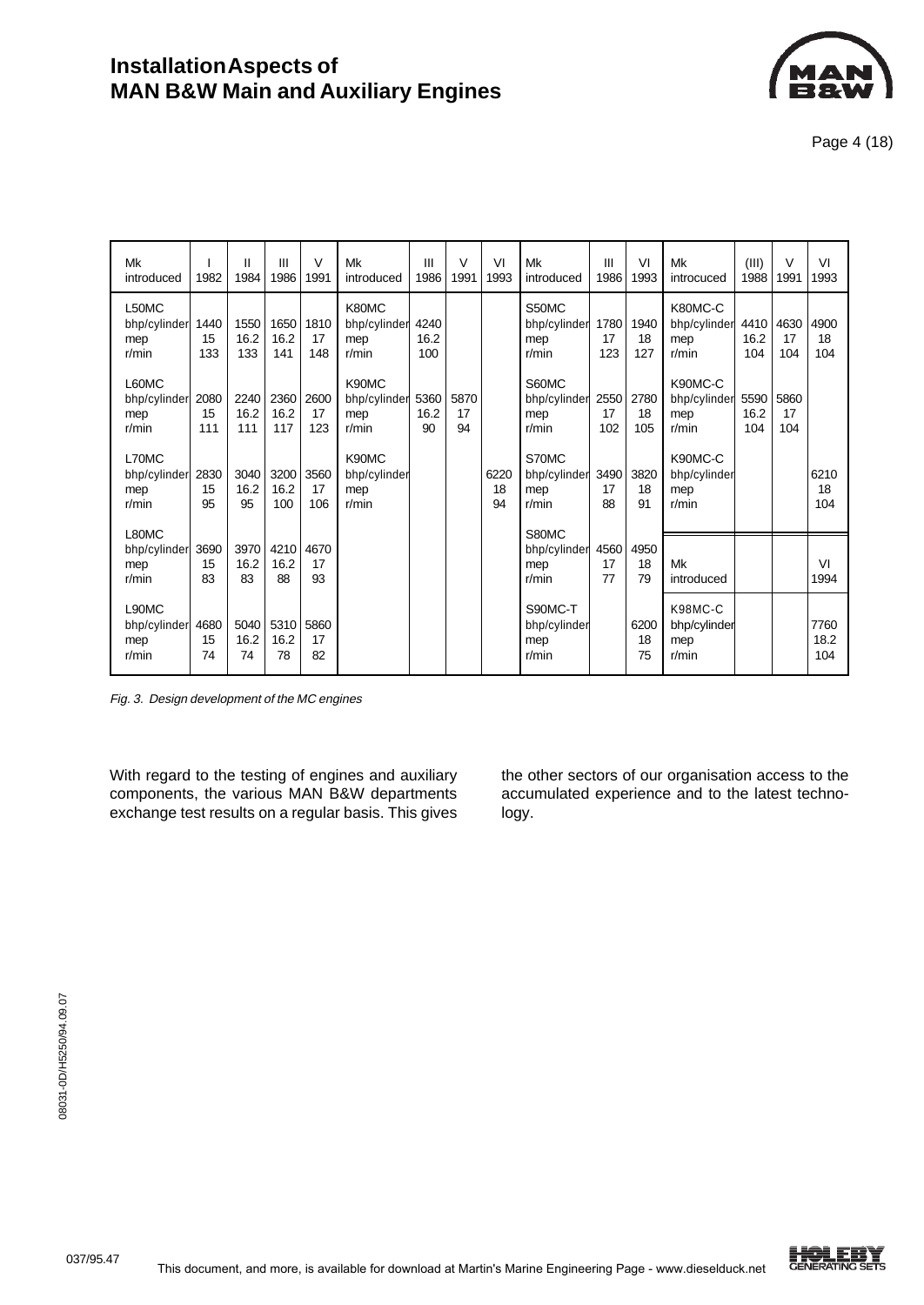

Page 5 (18)

#### **Four-stroke GenSets**

MAN B&W Holeby have produced GenSets for about 75 years. The number of engines sold of the current Generating Set programme appear from Fig. 4.

The L16/24 GenSet covers a lower power range than the existing L23/30H, which means that the total programme will cover a larger range.

The output ranges of the engine programme are shown in Fig. 5 and, as will be seen, they are able to cover the power needs of practically all ships in the merchant fleet today.

|        | On order     | No. of engines |
|--------|--------------|----------------|
| Type   | or delivered | In service     |
| L23/30 | 1,166        | 923            |
| L28/32 | 795          | 677            |
| V28/32 | 51           |                |
| Total  | 2,012        | 1,600          |

Fig. 4. Auxiliary engines on order and in service





08031-0D/H5250/94.09.07

08031-0D/H5250/94.09.07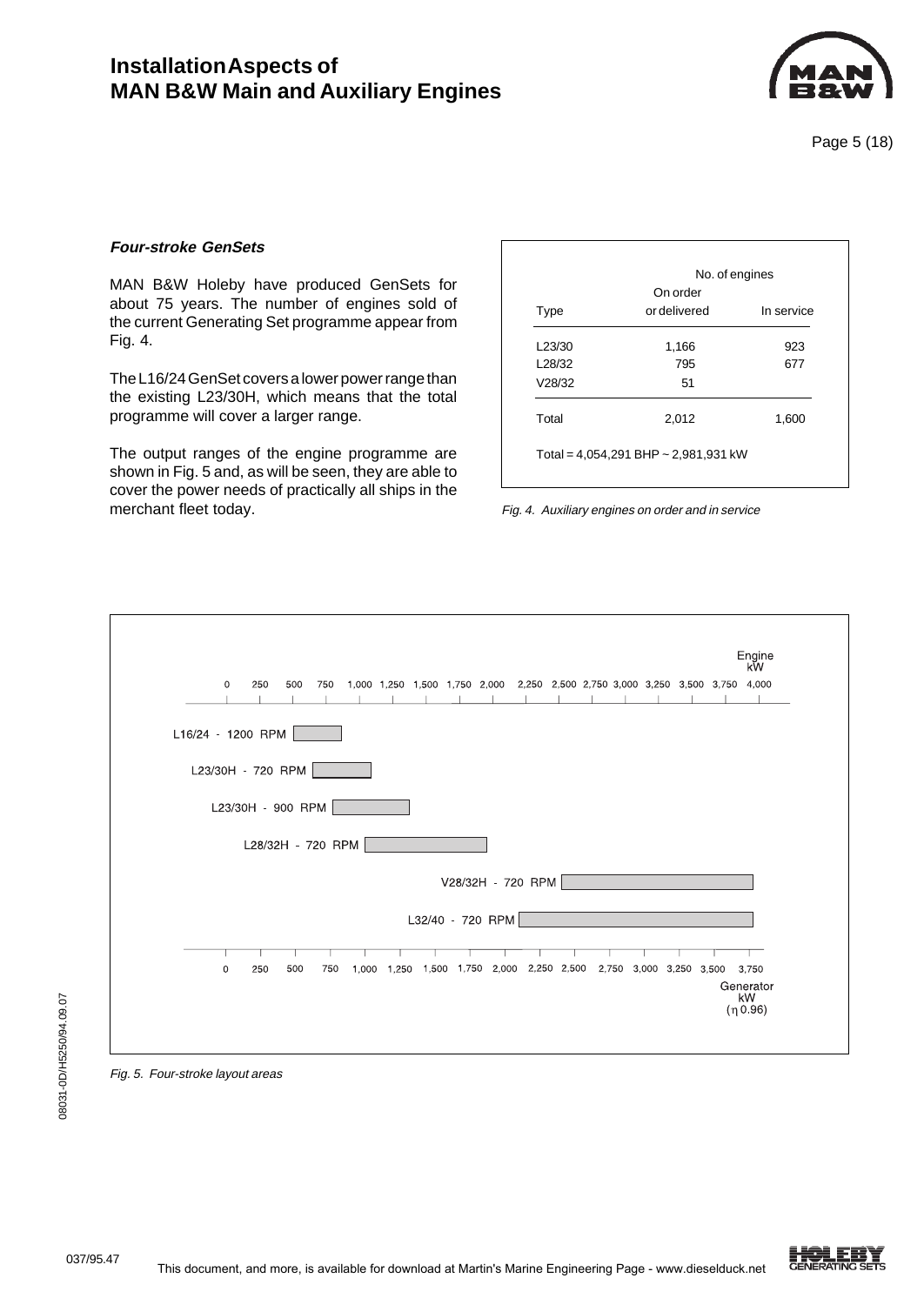

Page 6 (18)

In order to find the auxiliary power requirement for different ship types, we have evaluated data available from Lloyd's and other sources (see Fig. 6). The L16/24, which is the first in a new series, will cover the auxiliary power requirement of different ship types up to approximately 3,700 bhp. The auxiliary power in excess of this level will be covered by the larger engines coming in the same family.



Fig. 6. Power requirements for auxiliary machinery for different ship types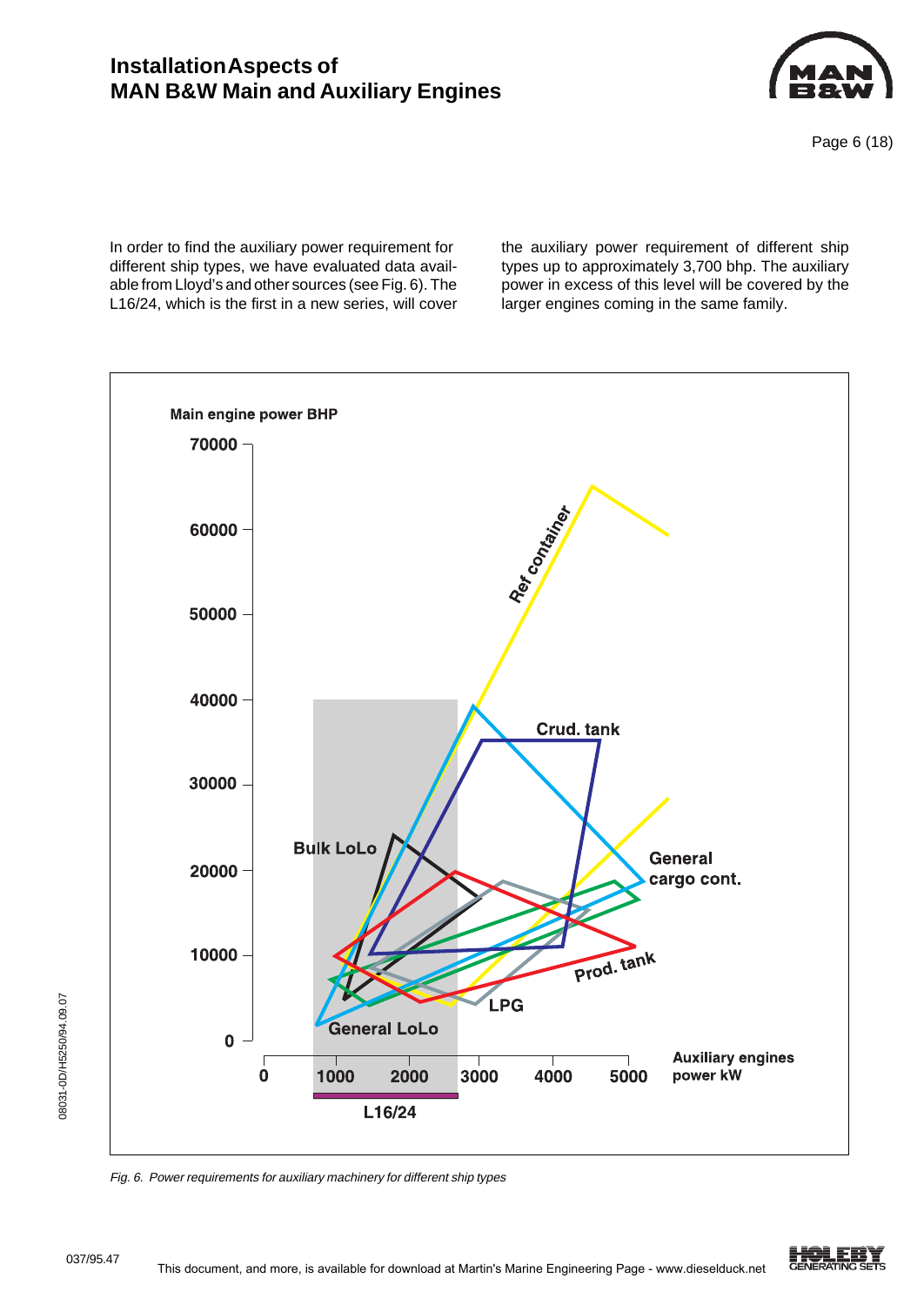

Page 7 (18)



Fig. 7. Electrical power requirements for tankers and bulk carriers equipped with MC engines

In Fig. 7 we have calculated the electrical power requirement for the MC engines in tankers and bulk carriers.

The requirement for auxiliary power is very individual, however, our calculations are based on examples of data obtained from shipowners and yards. In the column for engine-dependent electrical power consumption, we have included all standard auxiliary systems, including auxiliary blowers.

For the ship-dependent electricity consumption, we have calculated with the following consumers: bow thrusters (300 - 1500 kW depending on ship type/ size), ventilation, air condensing, separation equipment, etc.

We assume that during manoeuvring the electrical consumption is twice that for calm sea operation and that two auxiliary engines running at 80% load are capable of delivering the entire electrical power requirement during manoeuvring.

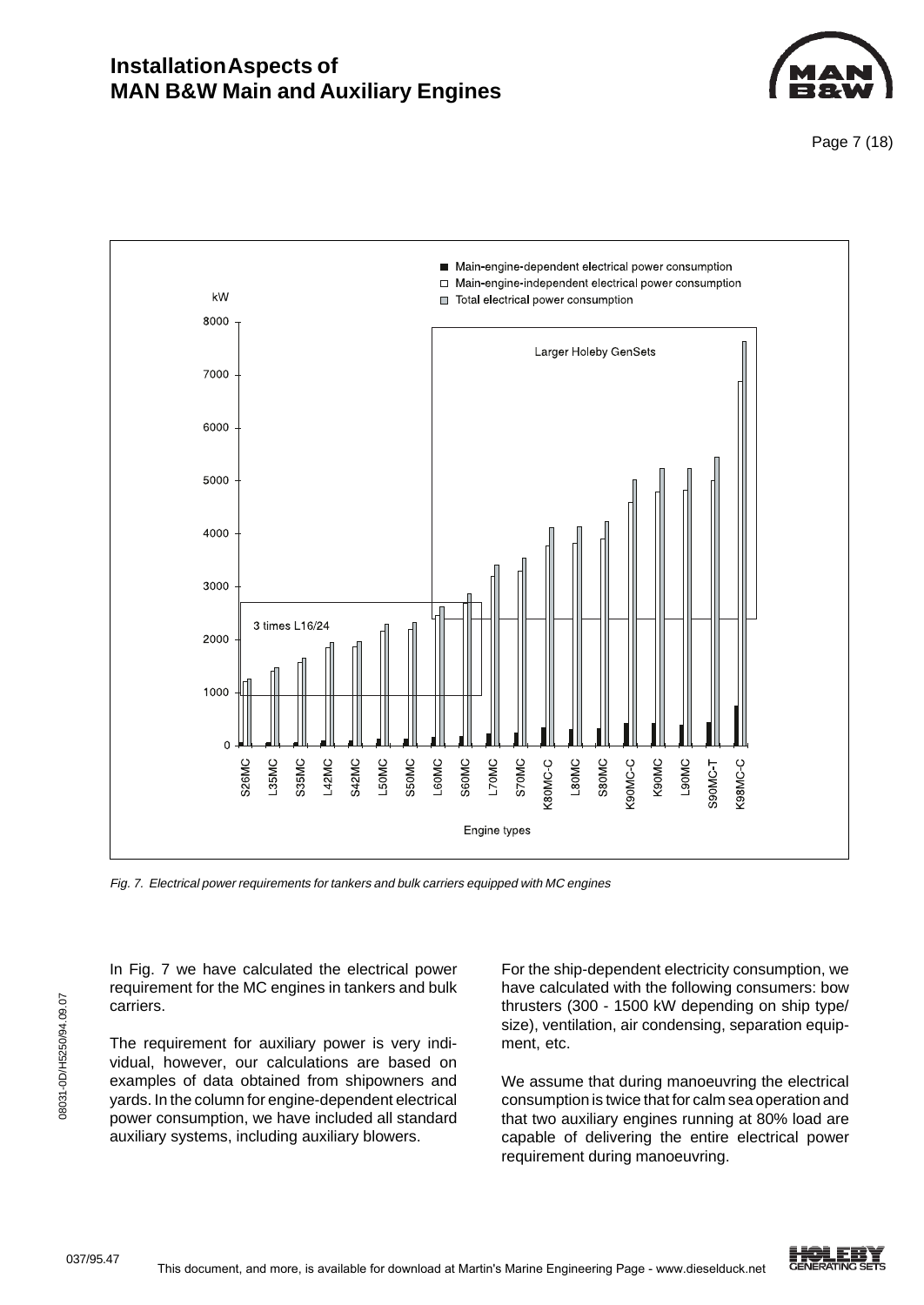

Page 8 (18)

### **Fuel Oil System - the 'Unifuel' system**

MAN B&W Diesel's two-stroke low speed diesel engines and MAN B&W Holeby four-stroke diesel GenSets are designed to operate in accordance with the unifuel principle, i.e. with the same fuel for both main and auxiliary diesels.

For guidance on purchase, reference is made to ISO 8217, BS6843 and to CIMAC recommendations regarding requirements for heavy fuel for diesel engines, edition 1990. From these, the maximum accepted grades are RMH 55 and K55. The mentioned ISO and BS standards supersede BS MA 100 in which the limit is M9.

Based on our general service experience, and as a supplement to the above-mentioned standards, we have prepared a guiding fuel oil specification, shown in Fig. 8. Fig. 8.

| Density 15°C                  | kg/m <sup>3</sup>                              | $991 *$ |  |  |  |  |  |
|-------------------------------|------------------------------------------------|---------|--|--|--|--|--|
| Kinematic viscosity           |                                                |         |  |  |  |  |  |
| at $100^{\circ}$ C            | cSt                                            | 55      |  |  |  |  |  |
| at $50^{\circ}$ C             | cSt                                            | 700     |  |  |  |  |  |
| Flash point                   | °C                                             | >60     |  |  |  |  |  |
| Pour point                    | °C                                             | 30      |  |  |  |  |  |
| Carbon residue                | $%$ (m/m)                                      | 22      |  |  |  |  |  |
| Ash                           | $%$ (m/m)                                      | 0.15    |  |  |  |  |  |
| Total sediment after ageing   | %(m/m)                                         | 0.10    |  |  |  |  |  |
| Water                         | $\frac{9}{6}$ (v/v)                            | 1.0     |  |  |  |  |  |
| Sulphur                       | $%$ (m/m)                                      | - 5.0   |  |  |  |  |  |
| Vanadium                      | mg/kg                                          | 600     |  |  |  |  |  |
| Aluminium+ silicon            | mg/kg                                          | 80      |  |  |  |  |  |
| Equal to ISO 8217/CIMAC - H55 |                                                |         |  |  |  |  |  |
| installed                     | *1010 provided automatic modern clarifiers are |         |  |  |  |  |  |

Fig. 8. Guiding fuel oil specification

On heavy fuel oil research we have, in Copenhagen and on board ship, run several tests with modified injection equipment to establish a basis for experience and confirm development within injection equipment, fuel treatment before injection, and emission. In 1995, a representative from MAN B&W Diesel has been elected chairman of the CIMAC Heavy Fuel Oil working group.



The common system covers the entire fuel oil flow from storage tank to injection into the engine cylinders.

With regard to centrifuge recommendations, fuel oils should always be considered as contaminated upon delivery and should therefore be thoroughly cleaned to remove solid as well as liquid contaminants before use. The solid contaminants in the fuel are mainly rust, sand, dust and refinery catalysts. Liquid contaminants are mainly water, i.e. either fresh water or salt water.

Impurities in the fuel can cause damage to fuel pumps and fuel valves, and can result in increased cylinder liner wear and deterioration of the exhaust valve seats. Also increased fouling of gasways and turbocharger blades may result from the use of inadequately cleaned fuel oil.

Effective cleaning can only be ensured by using a centrifuge.

Results from experimental work on the centrifuge treatment of today's residual fuel qualities have shown that the best cleaning effect, particularly in regard to the removal of catalytic fines, is achieved when the centrifuges are operated in series, i.e. in purifier/clarifier mode.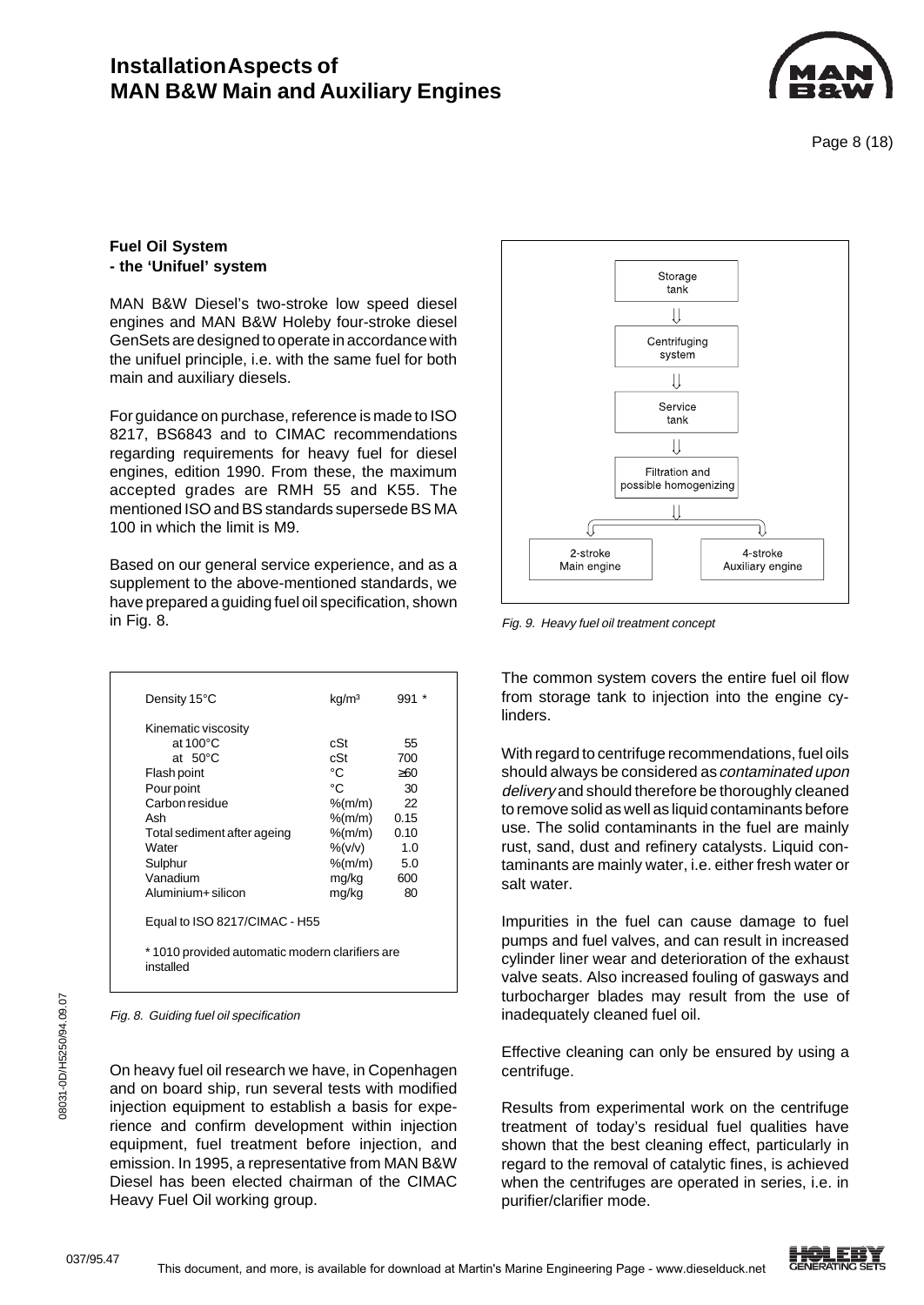

This recommendation is valid for conventional centrifuges. For more modern types, suitable for treating fuels with densities higher than 991 kg/m $^3$  at 15°C, it is recommended to follow the maker's specific instructions.

In view of the fact that some fuel oil standards incorporate fuel grades without a density limit, and also the fact that the traditional limit of 991 kg/m<sup>3</sup> at 15°C is occasionally exceeded on actual deliveries, some improvements in the centrifuging treatment have been introduced to enable the treatment of fuels with higher density.

With such equipment, adequate separation of water and fuel can be carried out in the centrifuge, for fuels up to a density of 1010 kg/m<sup>3</sup> at 15°C. Therefore, this has been selected as the density limit for new high density fuel grades.

Thus high density fuels are fully acceptable for our engines provided that appropriate centrifuges are installed. They should be operated in parallel or in series according to the centrifuge maker's instructions.



Fig. 10. Fuel oil centrifuges - series and parallel operation

08031-0D/H5250/94.09.07

08031-0D/H5250/94.09.07

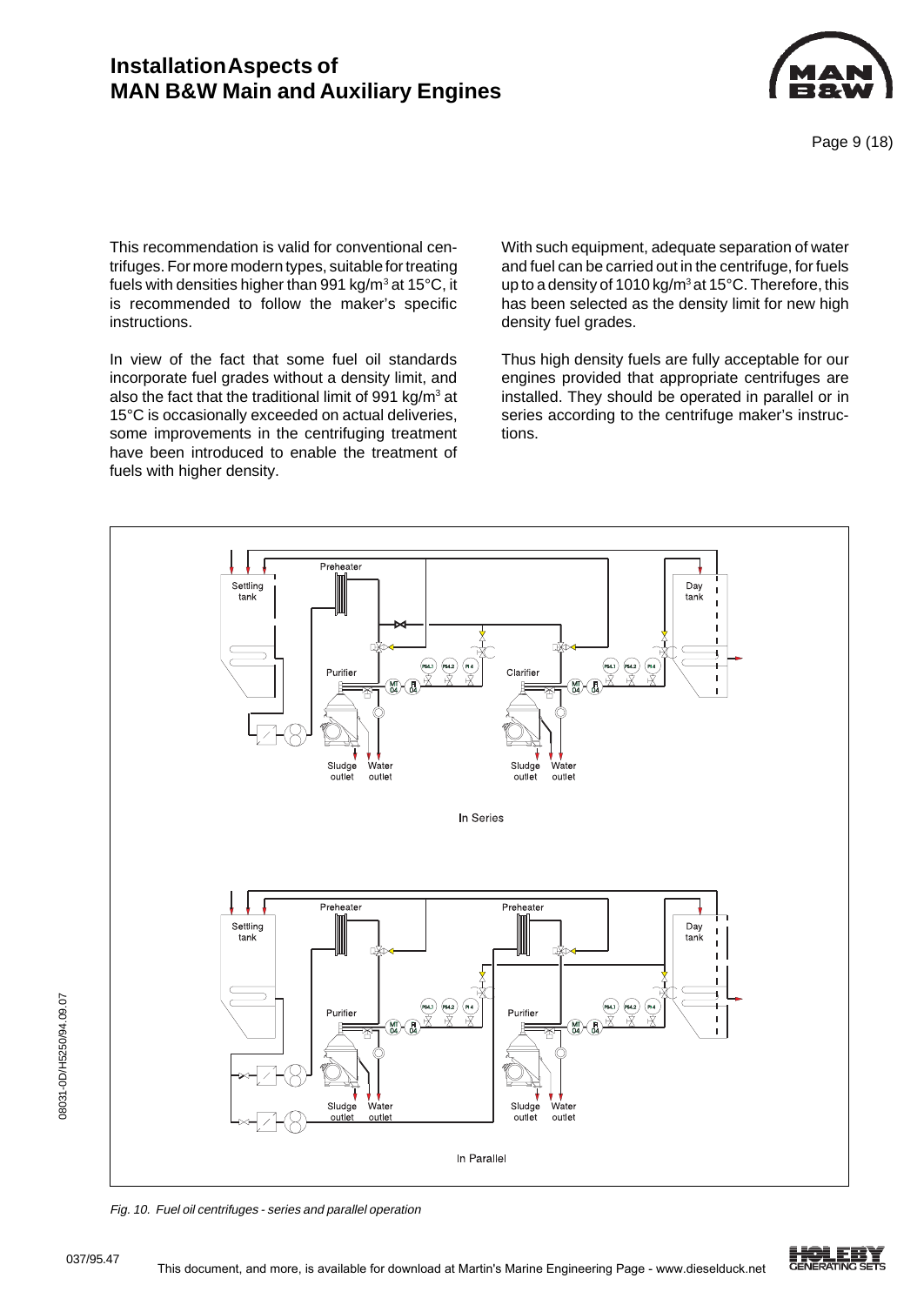

Page 10 (18)

### **Fuel oil system**



Fig. 11. Fuel oil system

### **Design features and working principle**

The fuel oil system is a common, pressurised system in which both heavy fuel oil and diesel oil can be used. The purpose of pressurisation is primarily to avoid boiling and cavitation in the system, which may occur when the heavy fuel oil is heated to achieve the viscosity of 10-15 cSt required for injection.

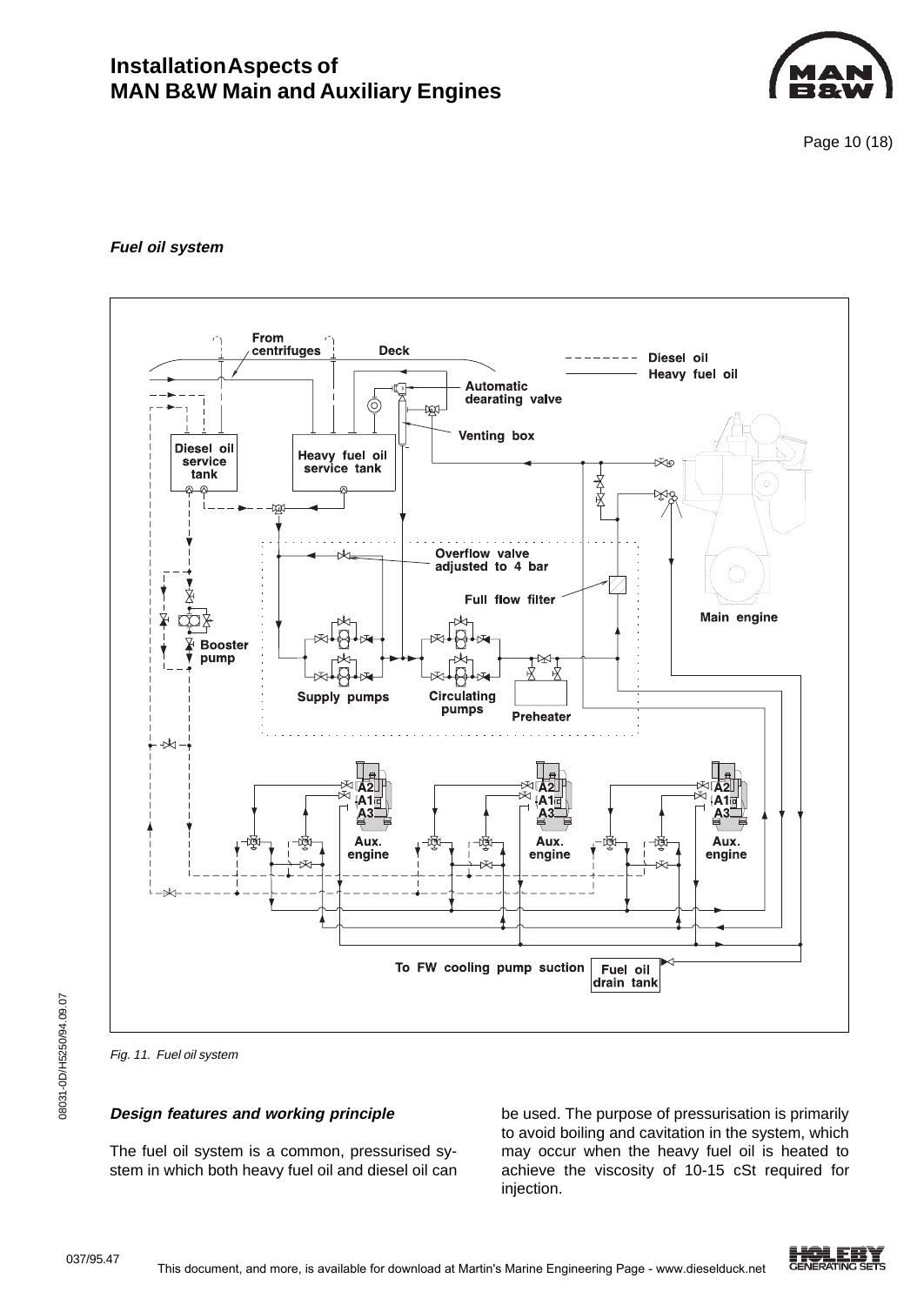

#### **Operation at sea**

The fuel from the bunker tanks must be treated in centrifugal separators before entering the service tanks. From the service tanks, the fuel enters the supply system.

In the supply system, the fuel is pumped by the supply pumps, into a circulating system at a pressure of 4 bar. The supply system may include a fine filter. All overflow from the supply pumps is recirculated in the by-pass piping, which incorporates the overflow valve shown in order to keep the inlet pressure in the circulation loop constant, irrespective of the actual consumption.

The pumps in the circulation loop, raise the pressure of the fuel oil from the supply system to a constant inlet pressure of 7-8 bar before the engines. The inlet pressure is maintained at the specified level by a spring-loaded overflow valve located on the main engine. The temperature or viscosity controlled preheater heats the heavy fuel oil until it reaches the necessary viscosity. To safeguard the injection system components on the main engine, a full-flow 50  $\mu$  filter, must be installed as close to the main engine as possible. Such a filter is already built onto the auxiliary engines.

Excess fuel oil supplied to the engines is recirculated via the venting box, where gases, if any, are released by a deaerating valve, to avoid cavitation in the system.

The flexibility of the system makes it possible, if necessary, to operate an auxiliary engine on diesel oil by means of remote controlled 3-way valves, which should be located close to the auxiliary engines.

A separate booster pump supplies diesel oil from tank 2 to the auxiliary engines and returns any excess oil to the tank. In order to ensure operation of the booster pump in the event of a black-out, the booster pump must have an immediate possibility of being powered by compressed air or by power supplied from the emergency generator.

A 3-way valve is installed immediately before each auxiliary engine for change-over between the pressurised and the open MDO (Marine Diesel Oil) supply system.

In the event of a black-out, the 3-way valve at each auxiliary engine will automatically change over to the MDO supply system. The internal piping on the auxiliary engines will then, within a few seconds, be flushed with MDO and be ready for start up.

#### **Operation in port**

During operation in port, when the main engine is stopped, but power from one or more auxiliary engines is still required, the supply pump should be running. One circulation pump should always be kept running when there is heavy oil in the piping.

The by-pass line with overflow valve between the inlet and outlet of the main engine serves the purpose of by-passing the main engine if, for instance, a major overhaul is required on the main engine fuel oil system. During this by-pass, the overflow valve takes over the function of the internal overflow valve of the main engine.

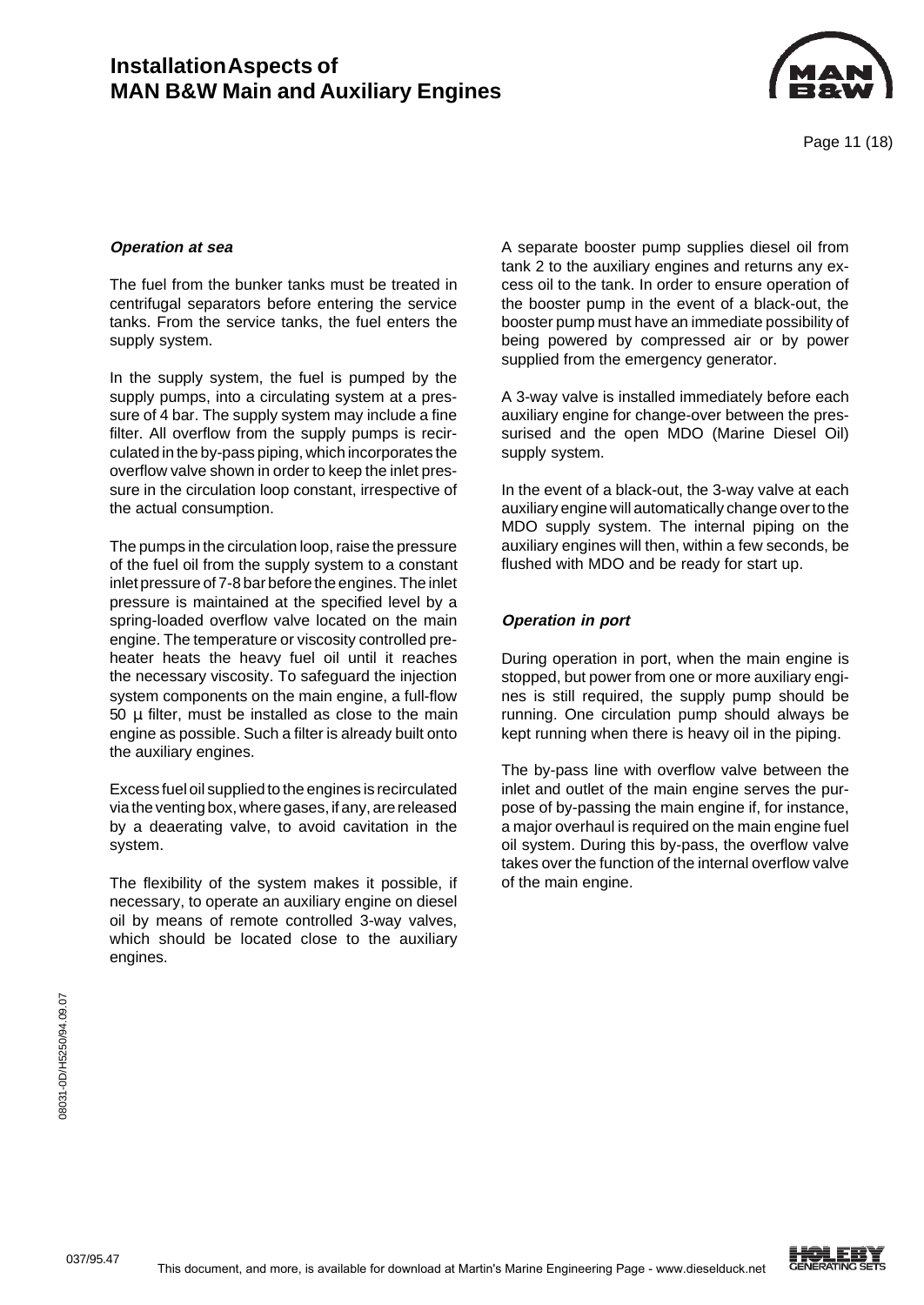

Page 12 (18)

### **Central Cooling Water System**



Fig. 12. Central cooling system

#### **Design features and working principle**

The central cooling system is an alternative to the conventional seawater cooling system, based on the

same design principles with regard to cooler locations, flow control and preheating, but with a central cooler and one additional set of pumps.

08031-0D/H5250/94.09.07

08031-0D/H5250/94.09.07

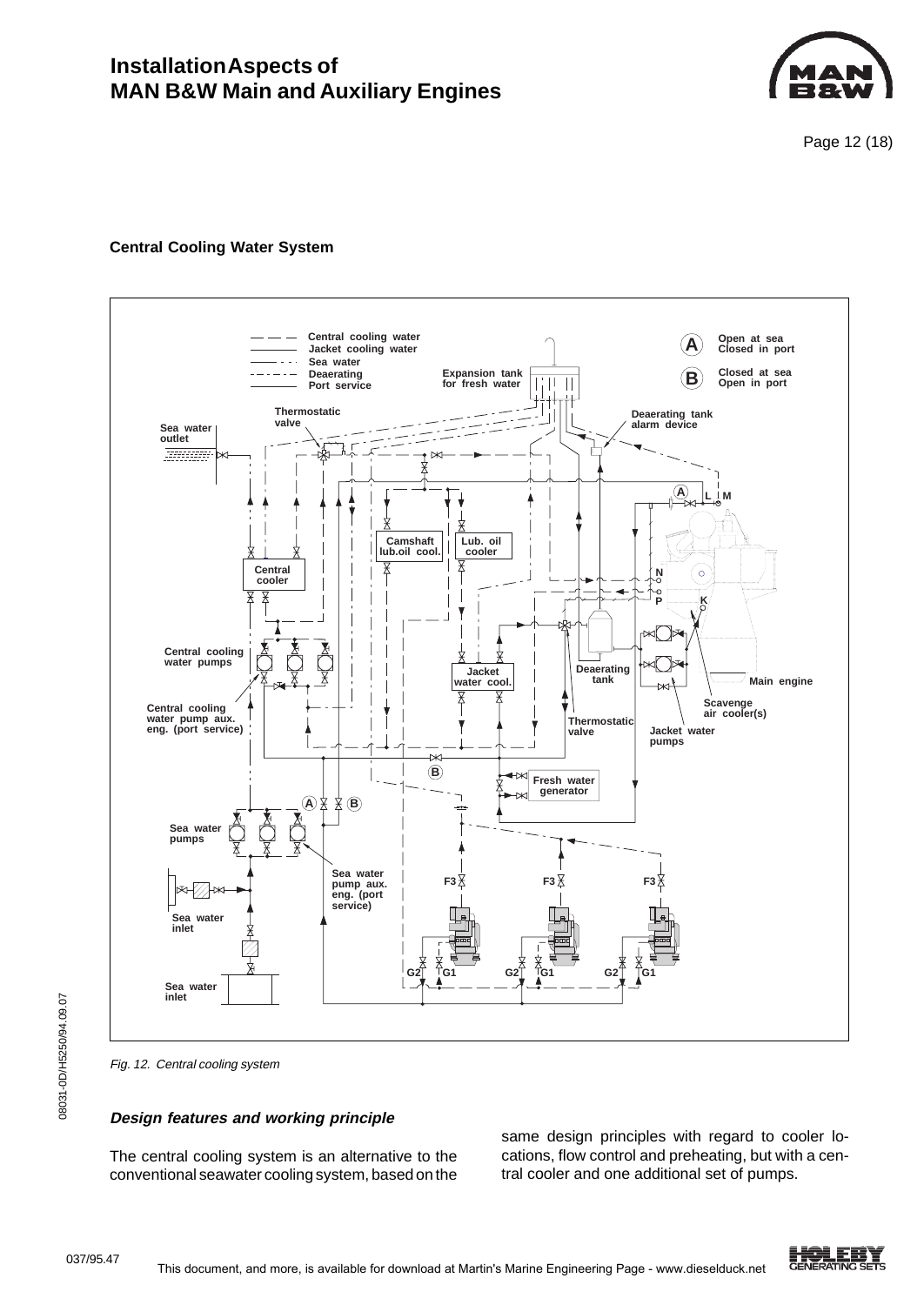

Maintenance work is minimised by the use of a central cooler, as this is the only component that is in contact with seawater. All other parts of the system use inhibited freshwater in accordance with MAN B&W's specifications.

The low and high temperature systems are directly connected to gain the advantage of preheating the main and auxiliary engines during standstill.

As all fresh cooling water is inhibited and common for the central cooling system, only one common expansion tank is necessary for deaeration of both the low and high temperature cooling systems. This tank accommodates the difference in the water volume caused by changes in the temperature.

To prevent the accumulation of air in the cooling water system, a deaerating tank is located below the expansion tank. An alarm device is inserted between the deaerating tank and the expansion tank so that the operating crew can be notified if excess air or gas is released, as this signals a malfunction of engine components.

#### **Operation at sea**

The seawater cooling pumps pump seawater from the sea chests through the central cooler, and overboard. Alternatively, some shipyards use a pumpless scoop system. On the freshwater side, the central cooling water pumps circulate the low-temperature freshwater, in a cooling circuit, directly through the lubricating oil coolers of the main engine, the auxiliary engines and the scavenge air coolers.

The jacket water cooling system for the auxiliary engines is equipped with engine-driven pumps and a by-pass system integrated in the low-temperature system, whereas the main engine jacket system has an independent pump circuit with jacket water pumps, circulating the cooling water through the main engine to the freshwater generator and the jacket water cooler.

A thermostatically controlled 3-way valve at the jacket cooler outlet mixes cooled and uncooled water to maintain an outlet water temperature of 80-85 °C from the engine.

### **Operation in port**

During operation in port, when the main engine is stopped, but one or more auxiliary engines are running, valves A are closed and valves B are open. A small central water pump will circulate the necessary flow of water for the air cooler, the lubricating oil cooler, and the jacket water cooler of the auxiliary engines. The auxiliary engine-driven pumps and the above-mentioned integrated loop ensure a satisfactory jacket cooling water temperature at the auxiliary engine outlet.

The main engine and the stopped auxiliary engines are preheated by the operating auxiliary engine(s).

### **Starting Air System**

### **Design features and working principle**

Two air compressors, with automatic start and stop, maintain a starting air pressure of 30 bar in the starting air receivers.

The main engine is supplied with 30 bar starting air directly from the starting air receivers. Through a pressure reduction station, compressed air at 7 bar is supplied as control air for the engine manoeuvring system, and as safety air for the emergency system.

Starting air and control air for the auxiliary engine(s) is also supplied from the same starting air receivers, via reducing valves that lower the pressure to a value suited to the actual type of MAN B&W four-stroke auxiliary engines chosen.

An emergency air compressor and a starting air bottle are installed for redundant emergency start of the auxiliary engines.

If high-humidity air is sucked in by the air compressors, an oil and water separator will remove moisture drops present in the 30 bar compressed air. When the pressure is subsequently reduced to 7 bar, as for the main engine manoeuvring system, the humidity in the compressed air will be very slight. Consequently, further air drying is considered unnecessary.

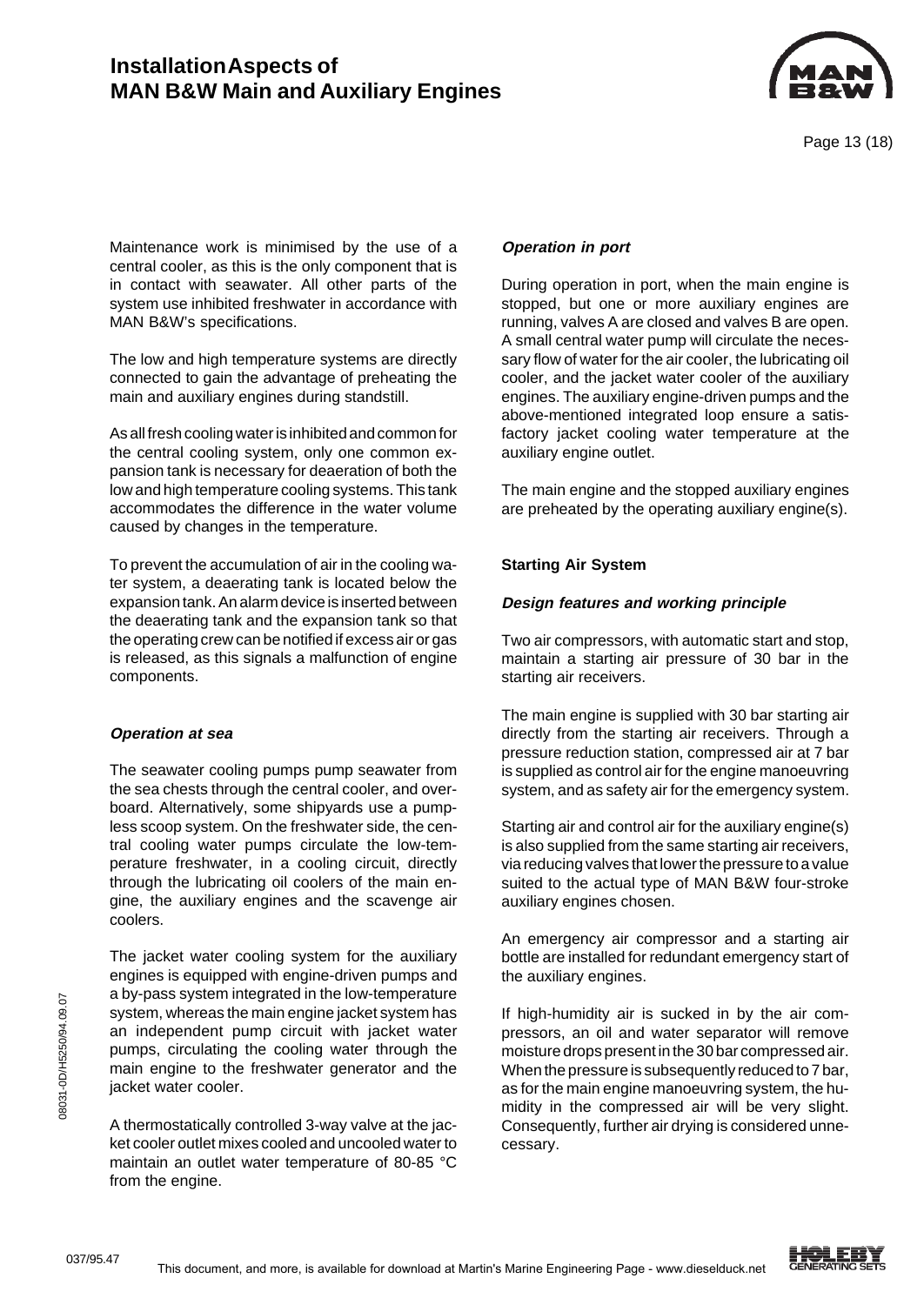

Page 14 (18)



Fig. 13. Starting air system

From the starting air receivers, a special air line leads to the valve testing equipment.

# **Lubricating Oil System**

The lubricating oil systems cannot be combined, and different grades of main lubricating oil may have to be used, as the auxiliary engines operate without

stuffing boxes, and their combustion chamber is thus not completely isolated from the oil sump. The lubricating oil for the auxiliary engines therefore has to have a higher TBN to obtain the appropriate neutralisation of sulphuric acid formed during combustion. An initial TBN level of at least 20 is recommended for GenSets, whereas two-stroke main engines use TBN 5.

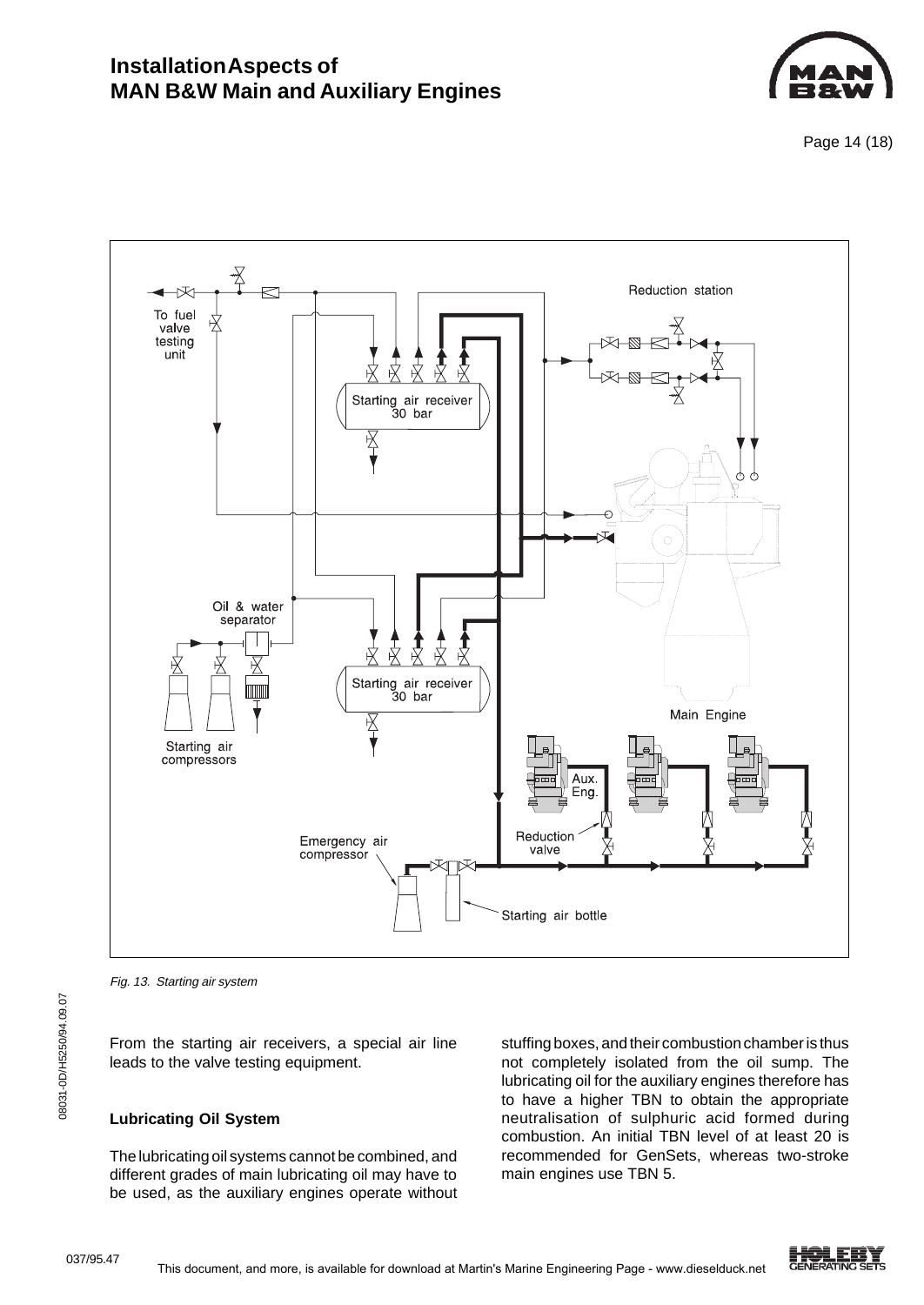

### **CoCoS – Computer Controlled Surveillance**

CoCoS is a software program package for helping the engine room crew. CoCoS consists of four modules that can be used individually or together. The modules can help in fault finding, work planning, managing ship's stock and handling spare parts orders. An electronic version of the instruction book will also be included in the complete package.

CoCoS has been developed within the MAN B&W Diesel group and, in the programming, both MAN B&W Diesel's main engine and auxiliary engines have been considered.

The development work is being performed as an inter-company project, involving MAN B&W Diesel in Copenhagen (MBD-K), Alpha Diesel (MBD-F), Holeby Diesel (MBD-H), MAN B&W Diesel in Augsburg (MBD-A) and Pielstick in France. The engine diagnostics part is being developed on the basis of the experience gained with MBD-K's CAPA, MBD-A's Modis and MBD-H's HGM and will, when finished, be able to replace these products. The three other modules include areas that are new to us.

#### **CoCoS modules**

The system consists of four modules:

- **•** CoCoS-EDS Engine Diagnostics System
- **•** CoCoS-MPS Maintenance Planning System
- **•** CoCoS-SPC Spare Parts Catalogue
- **•** CoCoS-SPO Stock and Parts Ordering System

CoCoS-EDS is a system in which data from the engine is processed. Data can be collected directly from sensors located on the engine. Data can also be keyed into the system manually.

What can CoCoS be used for? Well, values can be processed and compared with the values they ought to be. On this basis a trend (tendency) is calculated, for example, how the various parameters will develop/change with time. All this can be used to find out whether something is wrong. If something abnormal is observed, it will be analysed/diagnosed, and the result will be a diagnosis. One can make the comparison with a doctor who makes a diagnosis and prescribes medicine. The medicine which the system will prescribe here is a job of work. The work will be ordered in the CoCoS-MPS module.

A Beta-version of CoCoS-EDS has been in operation in a container vessel since July 1994, and the crew has expressed great satisfaction. CoCoS-MPS, CoCoS-SPC and CoCoS-SPO became available for Beta-testing in 1995.

CoCoS-MPS is used primarily for planning the inspection and maintenance work that must be performed after a certain number of service hours or calendar days. Jobs are listed and presented visually. In this way, the user can see when and what should be done, choose jobs and make work schedules that suit the sailing schedule. CoCoS-EDS can be used to specify personnel, work tools and spare parts that should be employed to make work go without a hitch.

CoCoS-EDS also contains a reporting function for the recording of jobs that have been completed. Historical data concerning the different jobs can be logged, so as to retain valuable work experience.

The instruction book will also be included in this module, not only in the form of text and graphics but, in future versions, also in the form of video clips of the various jobs considered relevant. With video clips incorporated in CoCoS-MPS, the user need not view an entire film to get information, but can make do with just those sequences which are actually needed.

CoCoS-SPC is an electronic catalogue that can be used to identify spare parts. Components can be found in three ways: by using a search word; by clicking on a drawing (by this means one can zoom in on specific areas or parts of drawings, simply by clicking on them with the mouse, so that individual parts and components can be examined in more detail); and a further possibility is a systematic breakdown of the Plate / Item parts list, for example, to find a piston.

CoCoS-SPO is a combined inventory and spare parts ordering system which can be used to obtain all information about the size, weight, location on board ship of an individual component, how many there are in stock, etc. It will also be possible to follow-up historically on large components.

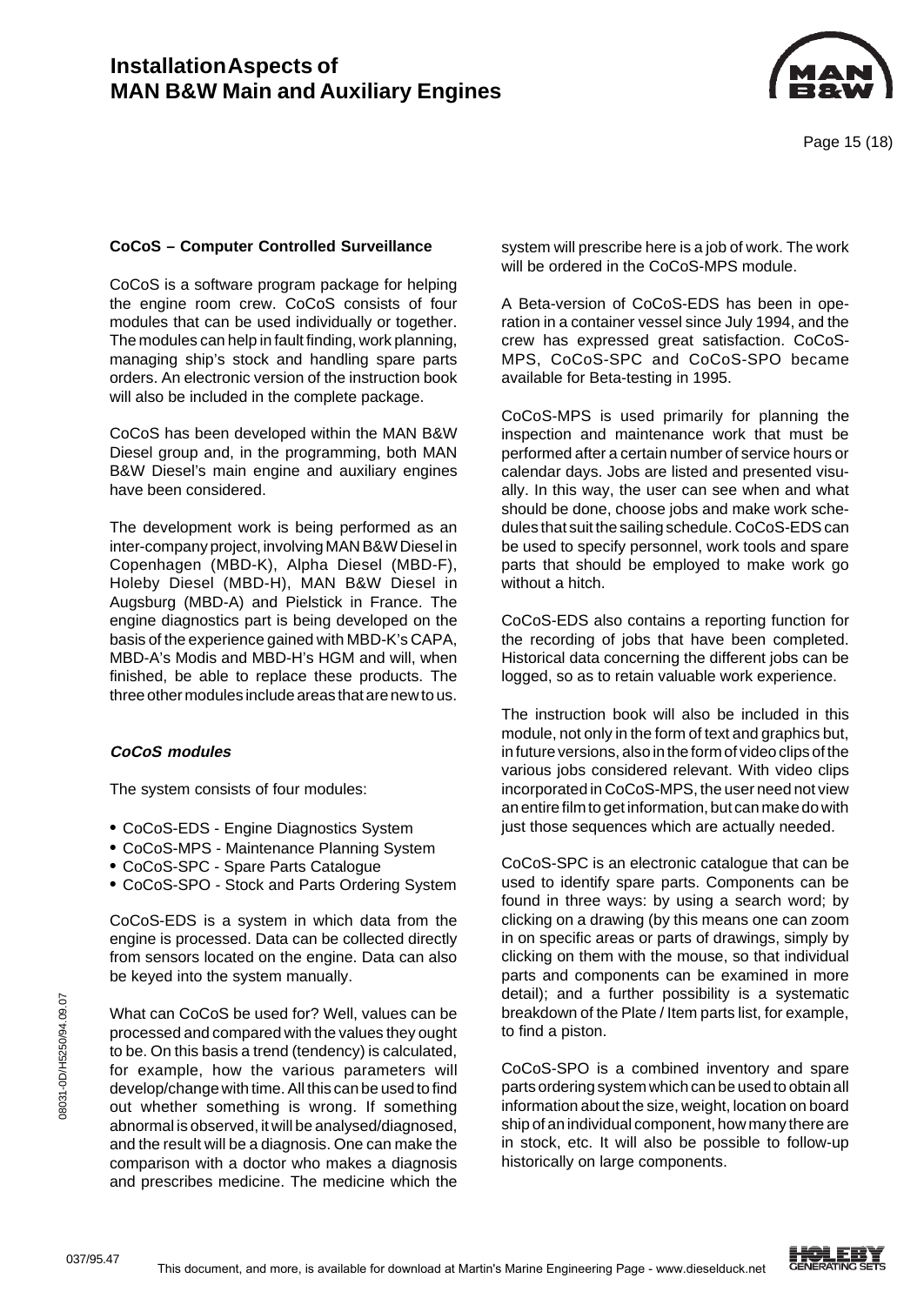

The ordering part of the system gives the crew an administrative tool for ordering spare parts from the shipowner or supplier and, at the same time, keeping check of all orders.

### **Joint Services – Main and Auxiliary Engines**

#### **Main and auxiliary engine spare parts**

Spare parts for the Holeby GenSets are produced in accordance with the same demanding specifications that are valid for the GenSets themselves.

The worldwide operation of Holeby GenSets is backed-up by a spare parts stock containing over 15,000 different items. The fastest possible delivery of these parts depends on our receiving complete and accurate forwarding details.

To enable the fastest processing of marine spare parts orders, contact is to be made to Diesel Service in Copenhagen, or one of our local offices, giving them all details.

Because the same departments in Copenhagen are involved with spare part orders for the main engine, the same contacts, the same systems, the same high quality of spare parts are available for the Holeby GenSets. Accordingly, the newly introduced unit concept of cylinder covers, complete with valves, etc., being forwarded for parts exchange/reconditioning purposes to MAN B&W Diesel in Copenhagen or one of our service centres will be treated in the same way.

### **Common tools**

In order to simplify overhaul, as well as to save investment, space and stocks, the MAN B&W twostroke engines and the Holeby GenSets can share a number of common tools.

The following tools are normally the same for the MAN B&W Diesel main engine and the auxiliary engines:

Air driven high pressure pump for hydraulic tools

- Manual high pressure pump
- Eye screw for lifting of piston
- Shackle for lifting of piston
- Torque spanner
- Max. pressure indicator
- Pressure testing pump for fuel valve.

### **Emission Control and Compliance**

Emission rules and emission control techniques are being discussed and developed internationally, nationally and regionally, particularly as regards  $NO<sub>x</sub>$ and SO $_{\sf x}$ .

Fig. 14 shows the internationally applicable target levels proposed by IMO – the International Maritime Organisation.



Fig. 14. Proposed IMO emission limits

Another proposed rule is that of the EPA (Environmental Protection Agency) for the west coast of the USA based on a user fee penalty, depending on the actual NO $_{\mathrm{x}}^{\phantom{\dag}}$  emission level.

These two sets of rules represent two very different approaches. Most other bodies seem to be taking a wait-and-see attitude until these proposals have been fully discussed and developed.

037/95.47

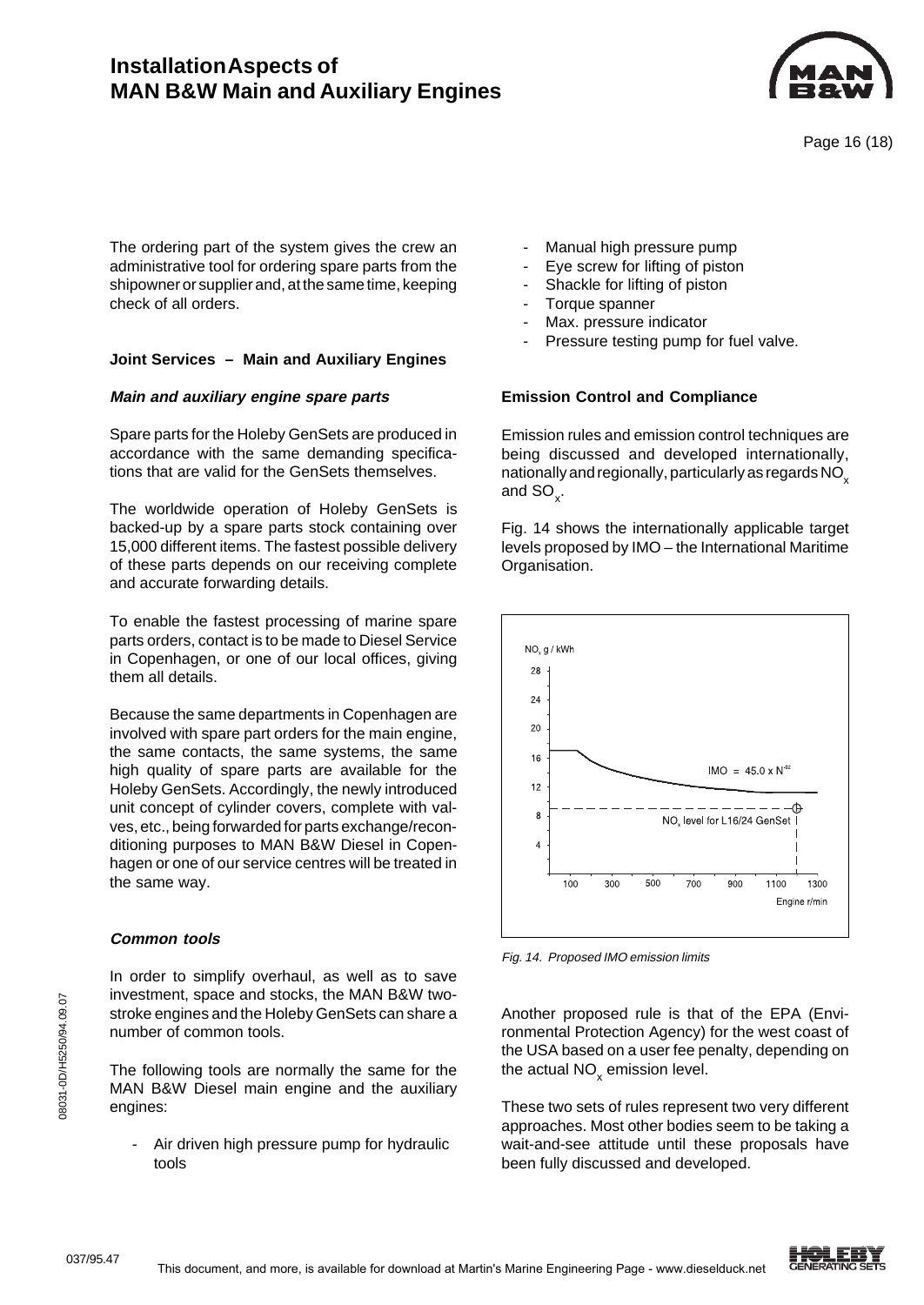

Page 17 (18)

While chemical methods and washing/scrubbing processes to remove SO $_\mathrm{\mathrm{x}}^{\mathrm{}}$  from the exhaust gas are known, the most pragmatic and economical approach would probably be to control the fuel oil sulphur content. From the legislation and control points of view this is the simplest approach.

As far as diesel engines are concerned, a reduction in the fuel oil sulphur content from the current maximum of 5% to a realistic lower value would involve no technical complications. Consequently, efforts are being concentrated on NO<sub>x</sub> control methods.

It is realised that, irrespective of the rules, policing of compliance will be difficult. The California EPA will generally give economical favours to those with lower NO $_{\mathrm{x}}$ , as illustrated in Fig. 14, making policing more demanding.

Owners are already starting to specify emission measurements as part of shop-testing. Verification of engine performance by testbed running will in future be meaningless without corresponding emission measurements.

The technical possibilities for  $NO_{\mathsf{x}}$  reduction in low speed diesels include both primary (internal) methods and secondary (external) methods.

Obviously, the market favours primary methods of meeting requirements like those proposed by the IMO and, indeed, this is the most practicable approach.

Fig. 15 shows that with primary methods an 80% reduction has been achieved on an S70MC engine in test conditions.

The IMO proposal – assuming a reasonable and pragmatic formulation – can be met with our main engines using primary methods of  $NO_{\chi}$  control, whereas the generator set engines already meet IMO.

When using water emulsification (i.e. water emulsified into the heavy fuel) or primary methods of reducing the  $NO_{x}$  to the IMO level, the fuel injected into the auxiliary engine will also have water added when the unifuel system is being used.



Fig. 15.  $\,$  NO $_{\rm x}$  reduction potential shown with primary methods

This, however, is only an advantage since the relatively low  $\mathrm{NO}_{_\mathrm{x}}$  level for the L16/24 engine will be reduced further, with no disadvantage on engine performance.

Fig. 16 shows the expected  $NO_{\chi}$  levels at different loads for the L16/24 GenSets.

If further  $NO<sub>x</sub>$  reduction to an extent calling for secondary methods will be required, this can be done by SCR (Selective Catalytic Reduction). The two-stroke engine will require its own catalyst, but the L16/24 auxiliary engines can operate on a common catalyst. For the L16/24, primary methods have great potential, and catalysts are not foreseen.